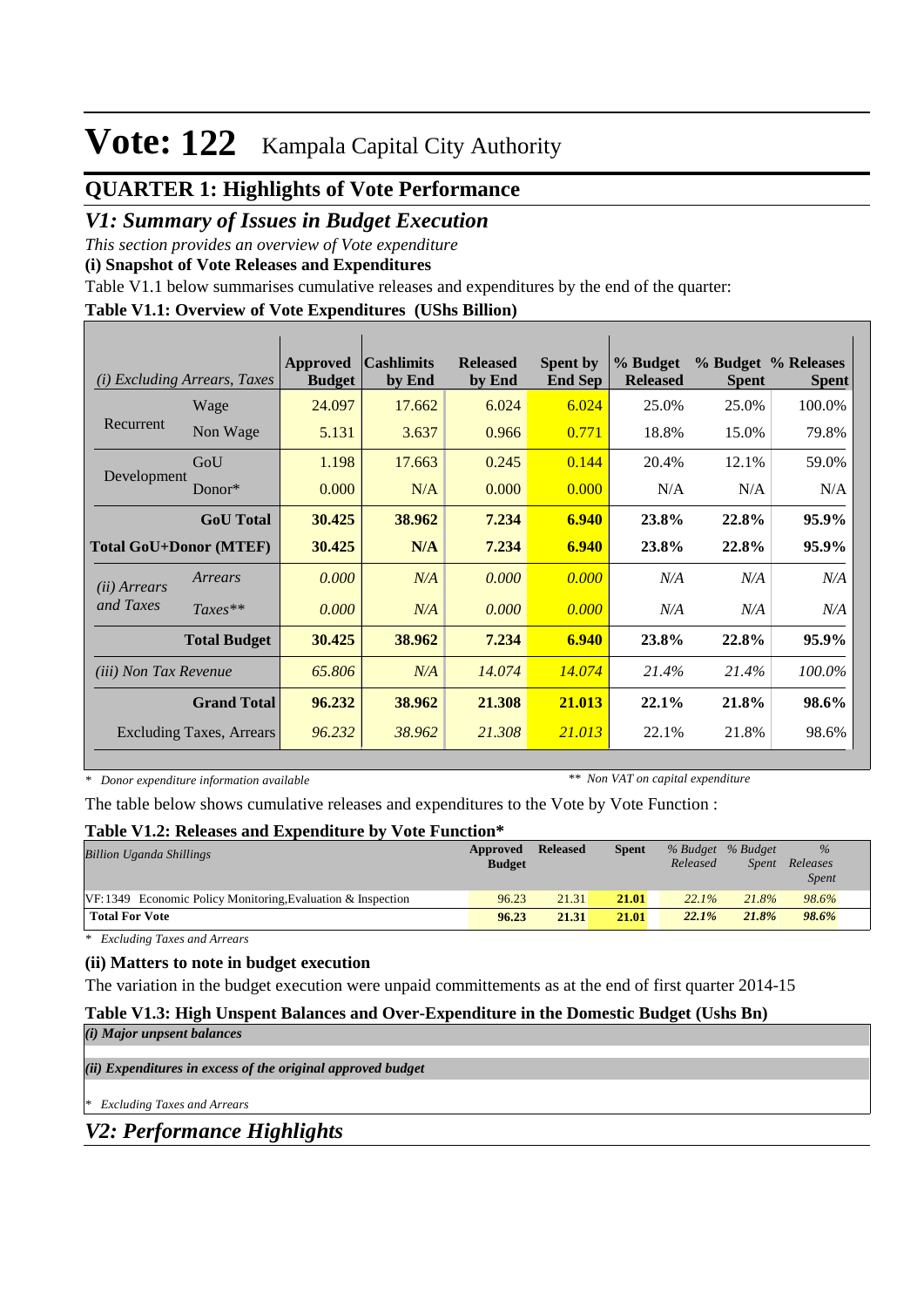## **QUARTER 1: Highlights of Vote Performance**

*This section provides highlights of output performance, focusing on key outputs and actions impelemented to improve section performance.*

#### **Table V2.1: Key Vote Output Indicators and Expenditures\***

| <i>Vote, Vote Function</i><br>Key Output | <b>Approved Budget and</b><br><b>Planned outputs</b>                    | <b>Cumulative Expenditure</b><br>and Performance |        | <b>Status and Reasons for any</b><br><b>Variation from Plans</b> |       |
|------------------------------------------|-------------------------------------------------------------------------|--------------------------------------------------|--------|------------------------------------------------------------------|-------|
|                                          | Vote Function: 1349 Economic Policy Monitoring, Evaluation & Inspection |                                                  |        |                                                                  |       |
| <b>Vote Function Cost</b>                | <b>UShs Bn:</b>                                                         | 96.232 UShs Bn:                                  | 21.013 | % Budget Spent:                                                  | 21.8% |
| <b>Cost of Vote Services:</b>            | UShs $B_n$ :                                                            | $96.232$ UShs Bn:                                | 21.013 | % Budget Spent:                                                  | 21.8% |

*\* Excluding Taxes and Arrears*

Working with Uganda Bureau of Statistics organised and implemented census activities which included; recruiting of census staff, training of different categories of census staff, carrying out and supervising the enumeration exercise.

Working with other directorates, finalised several planning and budgeting documents including; Ministerial Policy Statements 2014/15, Budget 2014/15, the Annual Performance Report (for indicators) and the KCCA submission for Public Sector Management Strategic Plan, Financial Statement for FY 2013/14

A Public Relations Strategy was developed to include communication for change which included institutional rebranding. KCCA has had a series of media engagements and appearances on TV to communicate the vision for city transformation.

Critical media partnerships was initiated to step up public sensitization on programmes which will go a long way in enhancing the KCCA image. Two weekly talkshows were initiated starting in the first quarter on CBS and Simba under a programme dubbed 'Agafa mu Kampala'. Other partnerships are expected to come on board including Bukedde and New Vision.

Several public engagements including visits to Parliament and tour of several projects by MPs like railway line programme and USAFI were coordinated and fully covered it.

Several partners have been engaged in various corporate entities that have joined hands to support our cause for the Keep Kampala Clean Drive UBA, Global Trust Bank, Tullow Oil. KCCA has revamped the monthly cleaning in all divisions for communities and take the lead.

KCCA initiated partnerships with the public and stakeholders in providing assistance to KCCA schools, health centers, and cleanup exercises.

KCCA now has very interactive social media accounts including Facebook, twitter and YouTube with a following of 70,000 people across all social platforms. This number consistently grows on a daily basis. We run pre, during and post communication updates of institutional activities. These social sites are under surveillance all the time.

Through partnerships KCCA has received goods for public use including; Mama kits from Orient Bank and Vision Group, 20 library chairs and 28 Computers from Orange Telecom, 8 computers for the Police Children's school from CSL, 3 million shillings as contribution from Pride Microfinance to buy helmets for the bodaboda streamlining, beautification and landscape from Airtel, Ham enterprises and Victorious Carbond, Huawei handover of solar street lighting and Century bottling donation of medical items, clothes and toiletries to Komamboga Hospital

Enterprise Agreements (software licenses) was signed. The licenses are being used to increase efficiency by enabling the creation of new systems such as the e Citie electronics payment system, a Payroll System (for the Directorate of Human Resources and a Fleet Management System.

The IFMS and KCCA networks were integrated. This will enable users to access both systems simultaneously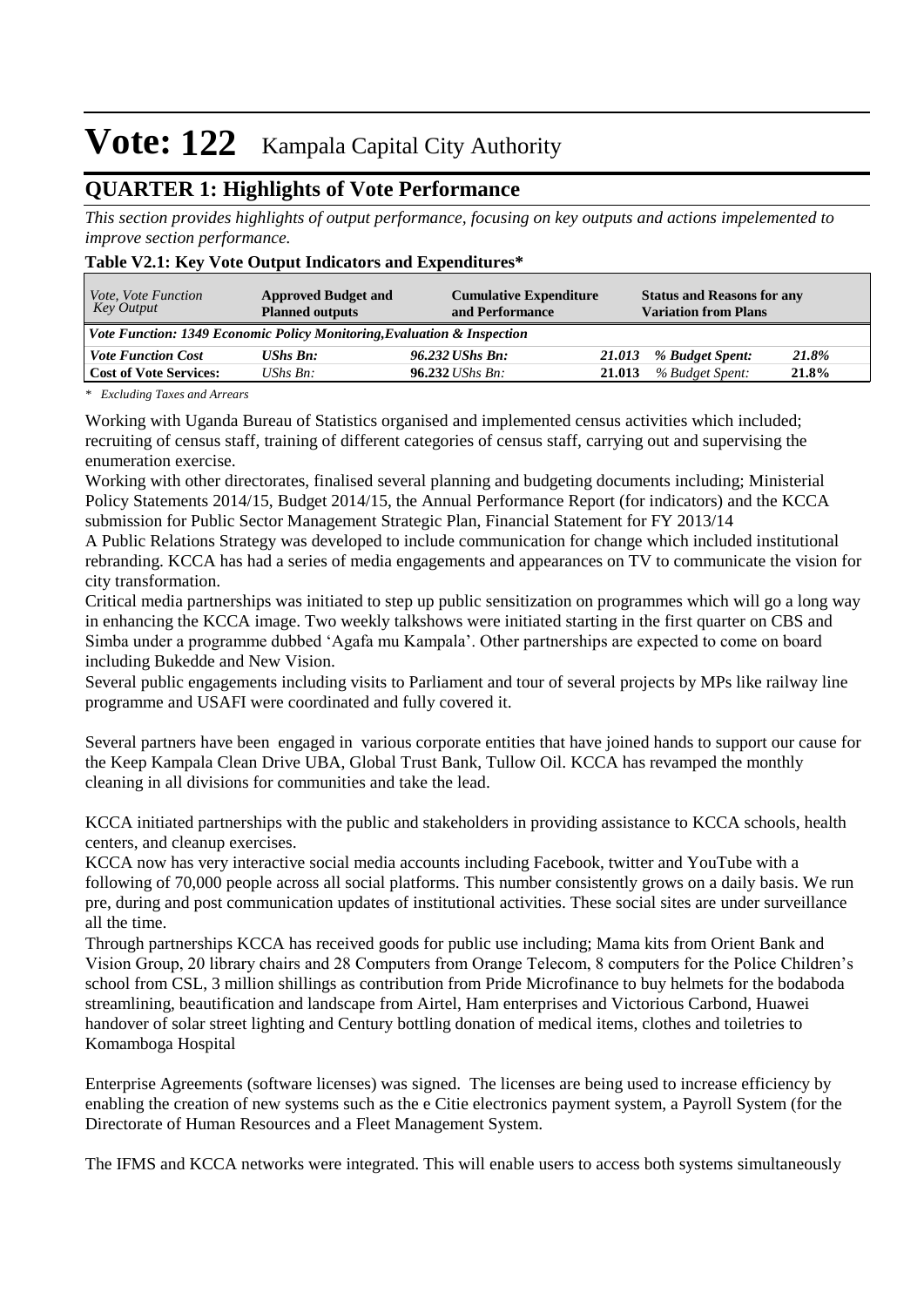## **QUARTER 1: Highlights of Vote Performance**

and reduce on the amount of equipment previously needed to access both systems.

The eCitie electronic payment system was launched to the public and various modules (like customer registration and modules for one-time payment) are in use. This system will allow reconciliation of payment to take place within 24 hours and provide customers with a wider variety of convenient payment methods (such as mobile money payments)

Support of printing and photocopying services is ongoing. Controls were set in place to monitor usage and ensure that the services are not only used responsibly, but users are accountable when wastage occurs. Prosecution

 1,319cases were handled out of which 10 cases were withdrawn, 19 cases were dismissed and 1,257 convictions were secured. Fines yielded to UGX. 191,007,000/=.

The Directorate received and acted on 6 Statutory Notices served on the institution in the period and represented KCCA in Seventy 70 Court Cases that have been filed against the institution in the various Courts.

1,235 suspects were arrested for illegally trading, aiding hawking and hawking in the City.

Vehicles were clamped due to parking on pavement and wrong parking while 37 motorcycles were impounded for pavement parking.

47 facilities (bars/entertainment centres, churches, workshops, etc…) were patrolled after receiving complaints of excessive noise. Management for some of these facilities were charged in Court for causing excessive noise. 2,980 shops were closed due to failure to pay annual trade licenses, while 686 lock ups were sealed in the markets for failure to pay dues as prescribed by the Markets Act and

Prepared and submitted the draft KCCA financial statements to both the Accountant General and to the Auditor General. In addition the Auditor General also concluded the final Audit of KIIDP 1 and issued a good report which indicates improvement in the financial management of the project

Other Performance Highlights.

The Asset Register was updated with asset values obtained through the asset verification exercise conducted in FY 2013/14.

UNICEF conducted an assessment of KCCA's financial management capacity. This assessment was in line with UNICEF's planned remittance of funds to support specific programmes under the Directorate of Public Health and Environment such as Immunization among others. This assessment was conducted by Team & Co. nominated by UNICEF. The overall financial management risk assessment for Kampala Capital City Authority

(KCCA) is rated low.

Disbursed UGX 2.9bn co – funding for KIIDP 2 project

Management of primary and secondary teachers has been reviewed and a report issued

Gathering of and analysing data for ICT auditing was completed and a Soft copy of Draft report was received from Ernst and Young

Several activities, projects and programmes have been reviewed and reports compiled, these include; NAADS programme, KIEMP and KIIDP projects, Casual workers Management, Road Fund first and second quarter for FY 2013/14, end of FY 2013/14 stock taking

Several staff training included; Leadership Training programme for supervisors (1 staff), Enhancing Personal and Institutional Effectiveness (1 staff), certified enterprise Risk Manager (4 staff), Economic Crime & Forensic Auditing (3 staff) and 19th ICPAU Annual seminar (4staff).

2 properties have been entered, 14 applications to acquire leases on land owned by Buganda Land Board and Uganda Land Commission have been submitted while 2 Court case have been filed cases to recover land belonging to KCCA.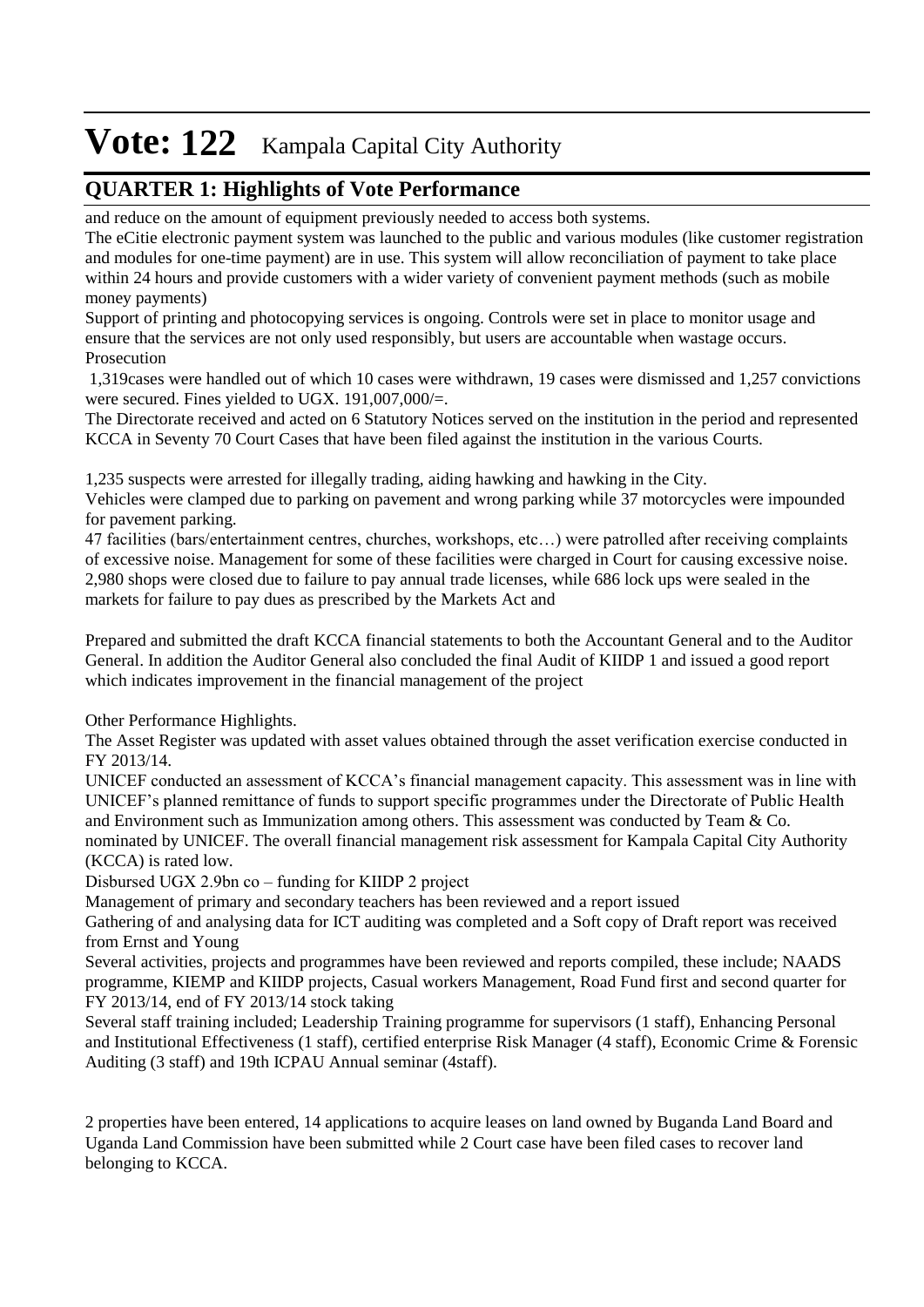## **QUARTER 1: Highlights of Vote Performance**

### **Table V2.2: Implementing Actions to Improve Vote Performance**

**Planned Actions: Actual Actions: Reasons for Variation**

Vote: 122 Kampala Capital City Authority

Vote Function: 13 49 Economic Policy Monitoring,Evaluation & Inspection

## *V3: Details of Releases and Expenditure*

*This section provides a comprehensive summary of the outputs delivered by the Vote and further details of Vote expenditures by Vote Function and Expenditure Item.*

#### **Table V3.1: GoU Releases and Expenditure by Output\***

| <b>Billion Uganda Shillings</b>                                    | Approved      | <b>Released</b> | <b>Spent</b> | $%$ GoU       | $%$ GoU       | $%$ GoU      |  |
|--------------------------------------------------------------------|---------------|-----------------|--------------|---------------|---------------|--------------|--|
|                                                                    | <b>Budget</b> |                 |              | <b>Budget</b> | <b>Budget</b> | Releases     |  |
|                                                                    |               |                 |              | Released      | <i>Spent</i>  | <i>Spent</i> |  |
| $VF:1349$ Economic Policy Monitoring, Evaluation & Inspection      | 30.43         | 7.23            | 6.94         | 23.8%         | 22.8%         | 95.9%        |  |
| Class: Outputs Provided                                            | 30.43         | 7.23            | 6.94         | 23.8%         | 22.8%         | 95.9%        |  |
| 134936 Procurement systems development                             | 0.11          | 0.02            | 0.01         | 20.5%         | 8.4%          | 41.1%        |  |
| 134937 Human Resource Development and orgainsational restructuring | 27.23         | 6.60            | 6.45         | 24.3%         | 23.7%         | 97.7%        |  |
| 134938 Financial Systems Development                               | 0.52          | 0.03            | 0.01         | 4.8%          | $2.0\%$       | 41.3%        |  |
| 134939 Internal Audit Services                                     | 0.11          | 0.03            | 0.00         | 26.2%         | 2.2%          | 8.3%         |  |
| 134941 Policy, Planning and Legal Services                         | 2.47          | 0.56            | 0.47         | 22.6%         | 18.9%         | 83.9%        |  |
| <b>Total For Vote</b>                                              | 30.43         | 7.23            | 6.94         | 23.8%         | 22.8%         | 95.9%        |  |

*\* Excluding Taxes and Arrears*

### **Table V3.2: 2014/15 GoU Expenditure by Item**

|              | <b>Billion Uganda Shillings</b>                          | <b>Approved</b><br><b>Budget</b> | <b>Releases</b> | <b>Expend-</b><br>iture | % Budged<br><b>Released</b> | % Budget<br><b>Spent</b> | %Releases<br><b>Spent</b> |
|--------------|----------------------------------------------------------|----------------------------------|-----------------|-------------------------|-----------------------------|--------------------------|---------------------------|
|              | <b>Output Class: Outputs Provided</b>                    | 30.43                            | 7.23            | 6.94                    | 23.8%                       | 22.8%                    | 95.9%                     |
|              | 211101 General Staff Salaries                            | 24.10                            | 6.02            | 6.02                    | 25.0%                       | 25.0%                    | 100.0%                    |
|              | 211103 Allowances                                        | 0.07                             | 0.01            | 0.00                    | 19.3%                       | 4.3%                     | 22.3%                     |
|              | 221001 Advertising and Public Relations                  | 0.41                             | 0.08            | 0.04                    | 18.9%                       | 9.5%                     | 50.4%                     |
|              | 221002 Workshops and Seminars                            | 0.03                             | 0.00            | 0.00                    | 0.0%                        | 0.0%                     | N/A                       |
|              | 221003 Staff Training                                    | 0.53                             | 0.13            | 0.12                    | 23.8%                       | 21.9%                    | 92.1%                     |
|              | 221008 Computer supplies and Information Technology (IT) | 0.09                             | 0.00            | 0.00                    | 0.0%                        | 0.0%                     | N/A                       |
|              | 221009 Welfare and Entertainment                         | 0.18                             | 0.04            | 0.04                    | 25.0%                       | 23.0%                    | 91.9%                     |
|              | 221011 Printing, Stationery, Photocopying and Binding    | 0.24                             | 0.00            | 0.00                    | 0.0%                        | 0.0%                     | N/A                       |
|              | 221012 Small Office Equipment                            | 0.10                             | 0.00            | 0.00                    | 0.0%                        | 0.0%                     | N/A                       |
|              | 221016 IFMS Recurrent costs                              | 0.27                             | 0.00            | 0.00                    | 0.0%                        | 0.0%                     | N/A                       |
|              | 221017 Subscriptions                                     | 0.24                             | 0.04            | 0.01                    | 15.9%                       | 5.2%                     | 32.3%                     |
|              | 222001 Telecommunications                                | 0.07                             | 0.00            | 0.00                    | 0.0%                        | 0.0%                     | N/A                       |
|              | 222003 Information and communications technology (ICT)   | 0.34                             | 0.11            | 0.11                    | 33.3%                       | 33.3%                    | 100.0%                    |
|              | 223004 Guard and Security services                       | 0.17                             | 0.06            | 0.06                    | 33.3%                       | 33.3%                    | 100.0%                    |
|              | 223005 Electricity                                       | 0.30                             | 0.09            | 0.04                    | 30.1%                       | 12.3%                    | 41.0%                     |
| 223006 Water |                                                          | 0.19                             | 0.00            | 0.00                    | 0.0%                        | 0.0%                     | N/A                       |
|              | 225001 Consultancy Services- Short term                  | 0.45                             | 0.09            | 0.03                    | 18.9%                       | 6.0%                     | 31.8%                     |
|              | 226001 Insurances                                        | 0.20                             | 0.00            | 0.00                    | 0.0%                        | 0.0%                     | N/A                       |
|              | 227002 Travel abroad                                     | 0.27                             | 0.07            | 0.07                    | 25.0%                       | 24.8%                    | 99.4%                     |
|              | 227004 Fuel, Lubricants and Oils                         | 0.60                             | 0.20            | 0.20                    | 33.3%                       | 32.7%                    | 98.1%                     |
|              | 228001 Maintenance - Civil                               | 0.21                             | 0.00            | 0.00                    | 0.0%                        | 0.0%                     | N/A                       |
|              | 228002 Maintenance - Vehicles                            | 0.70                             | 0.09            | 0.05                    | 12.1%                       | 7.4%                     | 61.2%                     |
|              | 228003 Maintenance - Machinery, Equipment & Furniture    | 0.16                             | 0.05            | 0.00                    | 33.3%                       | 1.4%                     | 4.1%                      |
|              | 282101 Donations                                         | 0.03                             | 0.00            | 0.00                    | 0.0%                        | 0.0%                     | N/A                       |